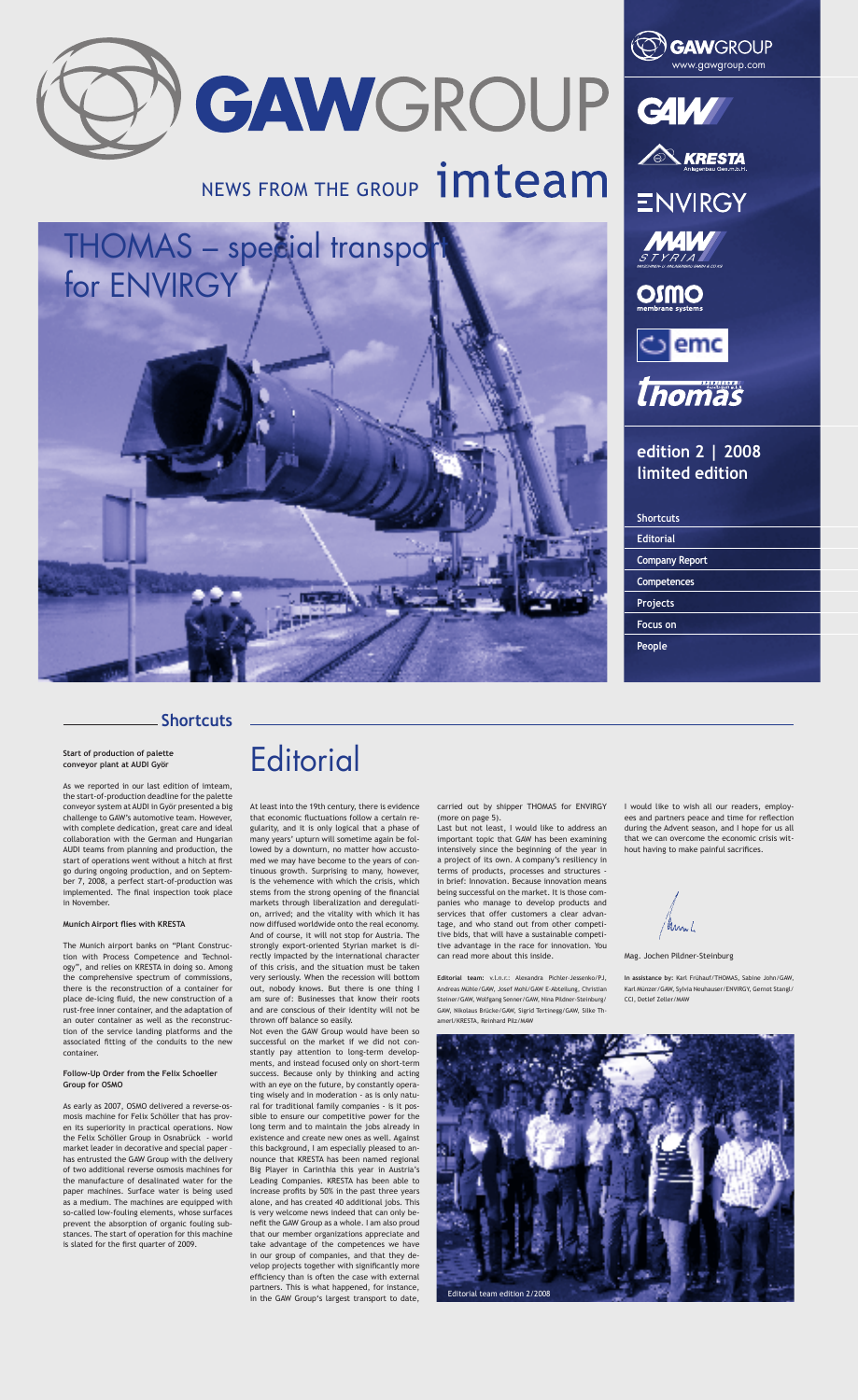

Through the combination of GAW ECO-R and ECO-S filtration systems in the filtration of fibre-enhanced starch adhesive and/or for fibre extraction in the coating colour cycle at the work stations, a new filtration method has been developed with the GAW FIBRE EXTRACTION SYSTEM (FES). The permanent partial-current sifting of the materials that takes place over a GAW ECO-S filtration system removes the fibres from the work cycle. The fully automated filtration controls make the process highly userfriendly.

### **Space-saving, Clean and Maintenance-free**

The GAW-FES' compact design reduces the need for space at the assembly site, and keeps the surrounding area clean in comparison to open sifting.

The dynamically mounted carbon scraping tools clean the ECO-R's cylindrical filtration bodies. The amount of partial current flowing over the reject conduit is kept constant over the downstream ECO-S filter by means of flow regulation. The amount of partial current is monitored with a flow monitor, and the degree of fouling is detected on the ECO-S filter. A cyclical interval flushing of the ECO-S filtration cartridges ensures maintenance-free operation.

Effective fibre extraction from starch adhesive and/or the coating colour cycle at the work stations

### GAW – Fibre Extraction System: New Filtration Method

A newly developed method from the coopera-<br>Ation between GAW and Sappi for the re-use of coating colour remains makes it possible for paper manufacturers, especially in light of increasing raw materials and energy prices, to not only improve the profitability of the production process, but also significantly contributes to climate protection.

"A good team has developed itself fur-ther," was the verdict from KRESTA founder Franz Kreuzer. And this is how the machines constructor from St. Andrä has been able to increase profits sixfold since 2002. With its most recent coup – the takeover of 100% of the KWE Beteiligungsholding GmbH from the Munich industry holding Aurelius – this past summer, KRESTA has gained a foothold in the chemicals and petrochemicals industry in addition to the paper and biofuels industry. And the bar is set high: The current annual profit of 150 million € is to be increased to more than 200 million € by 2011.

#### **Know-How in Technical Design and Servicing**

The KWE Group, which includes the companies KWE Steel and Industrial Construction GmbH & Co KG and KWE Ludwigshafen GmbH, is an optimal fit for KRESTA due to its product portfolio, size and sales market. Their know-how, particularly in the areas of technical design, steel construction and the servicing of steel constructions in the chemical industry, creates ideal conditions for KRESTA. "The barrier to breaking into the German chemical industry has now fallen," says Franz Kreuzer.

Within the scope of the so-called "climate protection initiative," the Federal Ministry of the Environment has supported the construction of a pilot plant at Sappi Ehingen GmbH in Baden-Württemberg, to be erected by GAW. The core of the plant is to drain and subsequently treat the extraneous materials, providing the neces-

#### **Building Total Plants in the Chemical Industry**

For decades, KWE has been operating sites in eleven German chemical parks and these sales channels will open new sales markets for KRES-TA in the chemical and petrochemical industry. And there's more: These sales synergies make it possible for the first time to develop not only partial projects in this branch, but also to design and build total plants.

#### **Economical and Multifaceted Re-use of Coating Colour**

Whereas the methods for coating colour recycling used to date led on the one hand to a loss of quality in the paper while the companies were still confronted with the loss of raw materials and waste disposal costs, this new method allows for a significantly more economical and more multifaceted means of re-use of coating colour remains in a paper machine and/or coating colour machine.

In particular, the ability to gather coating colour remains from various coating devices with different coat formulas, to recycle these in a single facility and to in turn feed them to different coating devices, opens the door for all coating colour remains to be re-used without

sacrificing the quality of the paper produced, and demonstrable savings can be obtained in terms of costs for raw materials, energy, transport and disposal.

Advantages of this System

- Recycling of coating colour remains from all unclean rinsing water from the production process
- 100% re-use rate
- Re-use not compromised by extraneous materials
- Coagulation aid is spared
- Re-use of the recycled clean water
- Treatment without additives
- Long life cycle

### **Pilot Plant at Sappi Ehingen**

sary purity to the salvaged coating colour remains before re-introduction into the coating process. And because the reprocessing takes place with a tenth of the energy needed to manufacture pigments from the various raw materials, 470,000 kilowatt hours of electrical energy will be saved per year, and around 265 tonnes of carbon dioxide emissions will be avoided.

Additionally, the total amount of the factory's residual material is reduced by around 60%, and the amount of water used is reduced by 130,000 cubic meters per year, because for the first time ever, all the colour contained in the company's wastewater can be re-used and reintroduced into the production cycle. Last but not least, this saves transports in the amount of 140 lorry loads per year.

The project's environmental and cost savings advantages give rise to expectations of further development of the new method, and it is safe to assume that it will be useful not only in this industry, but also in the comestibles industry, among others, as well.

With its takeover of KWE Beteiligungsholding GmbH, KRESTA strengthens its position in the chemicals and petrochemicals industry.

GAW constructs a pilot plant at Sappi Ehingen for production-integrated environmental protection

## KWE strengthens KRESTA

## GAW – New Facility for Coating Colour Recycling

### **Company Report**

### **Competences**

1 GAW FIBRE EXTRACTION SYSTEM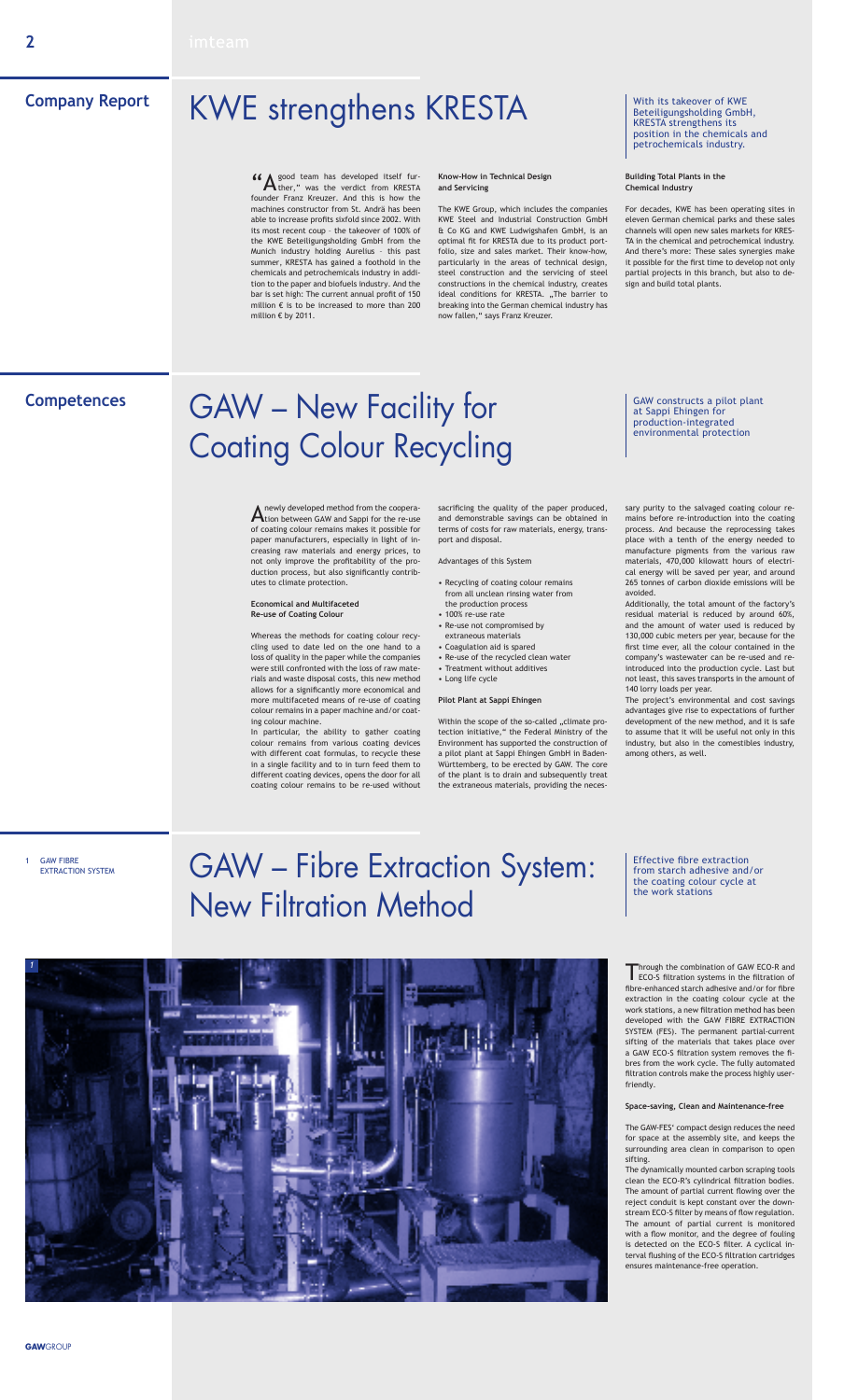**3**



![](_page_2_Picture_55.jpeg)

GAW delivers a push-skid system for mounting doors and flaps onto body shells

For the assembly of a new variety of vehicle, AUDI Brussels is installing a new body shell and has commissioned GAW with the delivery of a push-skid system for mounting doors and flaps on the body shells. The entire, highly complex system with steel construction, mechanics and electronics, that also features a large number of interfaces to foreign systems, is slated for assembly in early February 2009. The start of production will take place in calendar week 33.

#### **The Project**

In addition to the push-skid system consisting of 34 push-skid platforms with integrated scissortype lift tables in the working area, the main purchase package also includes

- 2 lift stations (4-column lift),
- Rolling conveyor in the skid return,
- 2 skid-to-push-skid and push-skid-to-skid transfer units,
- a discharge unit for the repair site,
- a repair site,
- the supplementary steel construction, platforms, material preparation surfaces, track supports and the distributor steel construction,
- IDENT system interfaces,
- replacement parts and the
- complete control technology including visualization.

The course of the push-skid system extends over several levels. A skid conveyor places the body shell at a height of 16,440 m at a particular site in order for it to be transferred to the push-skid system, and with the help of a transfer unit, the body shell is placed on the sliding platform. In order to ensure precise positioning

of the body on the platform, there are pins on a panel-integrated, operator-safe lift table.

During the transfer, the vehicle data is read by the data storage medium attached to the body and transferred to the lift table control. Finally, the sliding platforms are transported by rolling tracks to the first 4-column lift and lowered to production level (height 11,000 m). The platform is deployed from the lift and is docked on to the pushing unit with the help of a pullout conveyor.

At the production level, the following takes place in a preset clock cycle of 70-130 seconds: in the first cycles, sanding work is conducted on the bodies, followed by the mounting of doors and flaps. Vehicle- and cycle-related lift tables individually adjustable for height enable employees to work ergonomically in this area. After the push-skid has gone through the working cycle, the lift table goes into neutral position. A pullout conveyor isolates the push-skid and delivers it to the 4-column lifter. After the lift, the push-skid is conveyed via single rolling tracks to the hand-over site to the final skid system. Hand-over takes place in the reverse order to the transfer described above. After release, the empty sliding panel continues in the direction of the transfer site and the course begins again.

In May 2008, an additional project in the paper industry area was able to be implemented in China's growth market. A supply contract for key components of a coating colour kitchen, of workstations and of wet-end chemical preparation system was signed between GAW technologies and Shandong Bohui Paper Industry in Zibo.

#### **The Push-Skid System: a pushing unit made of conjoined working platforms**

The principle of the push-skid system is based on a pushing unit made of conjoined working platforms moving in flow mode. The pushskid itself consists of a mounting platform upon which workers and vehicle bodies can be found. The platforms in the envisaged project have measurements of 4400 mm x 5500 mm

(w/l). Push-skids consist of a warp-resistant base frame made of rectangular hollow sections and sectioned steel, often covered with an abrasion-resistant, shockproof and antistatic wood panel or a compact layered compression-moulded panel. There can be no gap between the mechanically-linked platforms in the pushing unit, and height variations are balanced out with the help of a frontal height fixation between the individual platforms. Each push-skid contains a lift table which positions it to the necessary mounting height of the vehicle for each working cycle. The platforms are "pushed" by propulsion motors at the beginning of the mounting line.

 Skids can also be frameworks equipped with or without track rollers. In the former case, the roller strips are then mounted on the bottom; in the latter, a sliding rail can be found on the bottom.

The track rollers used are Vulkollan rollers, or alternating built-in steel track rollers for the dissipation of static charge on the push-skid. For lateral steering, the push-skids are equipped with adjustable steering rollers. In order to supply electricity to the push platform's controls, current collectors are mounted under the platforms that are in circuit with continuous busbars. Alternatively, an inductive electrical transfer can be used.

## GAW – Push-skid System for AUDI Brussels

### **Projects**

The volume of the commission amounts to 2.5 billion Euros and was transacted for the yearly output of 350,000 tonnes of packaging cardboard. Assembly supervision and start of operaof supply. The start of operation is planned for the beginning of August 2009.

**Shandong Bohui Paper – one of China's largest paper manufacturers**

Shandong Bohui Paper Industry is about an hour's flight south from Peking in the middle of the up-and-coming Shandong province in Zibo, and is among China's ten largest paper manufacturers. The group's most important op-

types of paper, such as paperboard, writing paper, cardboard and corrugated cardboard. The city of Zibo is traditionally characterized by industry and was an early centre for silk weaving mills. Today, Zibo is one of China's 50 strongest cities in terms of industry. The city is located on a large coal source. The Shandong Bohui Paper company's high energy needs are covered by the company's own thermal power plant.

GAW delivers coating colour kitchen, workstations and

wet-end chemical

GAW – Quality from Austria

for the Chinese Paper Industry

#### *GAW's scope of supply*

- *Engineering and delivery of key-parts*
- *• for pigment preparation of 8000 kg / h BD*
- *• for coating colour preparation of 16000 l / h*
- *• for starch preparation of 1250 kg / h BD*
- *• for the working stations for VALSIZER and VALCOATER as well as*
- *• for the wet-end part:*
- *- filler preparation and storage*
- *- alum sulphate storage and metering*
- *- rosin size storage and dilution*
- *- continuous preparation for cationic starch*
- *- spray starch make down and distribution*
- *- retention agents storage and dilution*
- *- optical brightener storage and metering*
- *- dye dilution and metering*
- *- sodium hydroxide storage*
- *- felt cleaning detergent felt down system*

3 Filter station

2 Schematic diagram AUDI push-skid system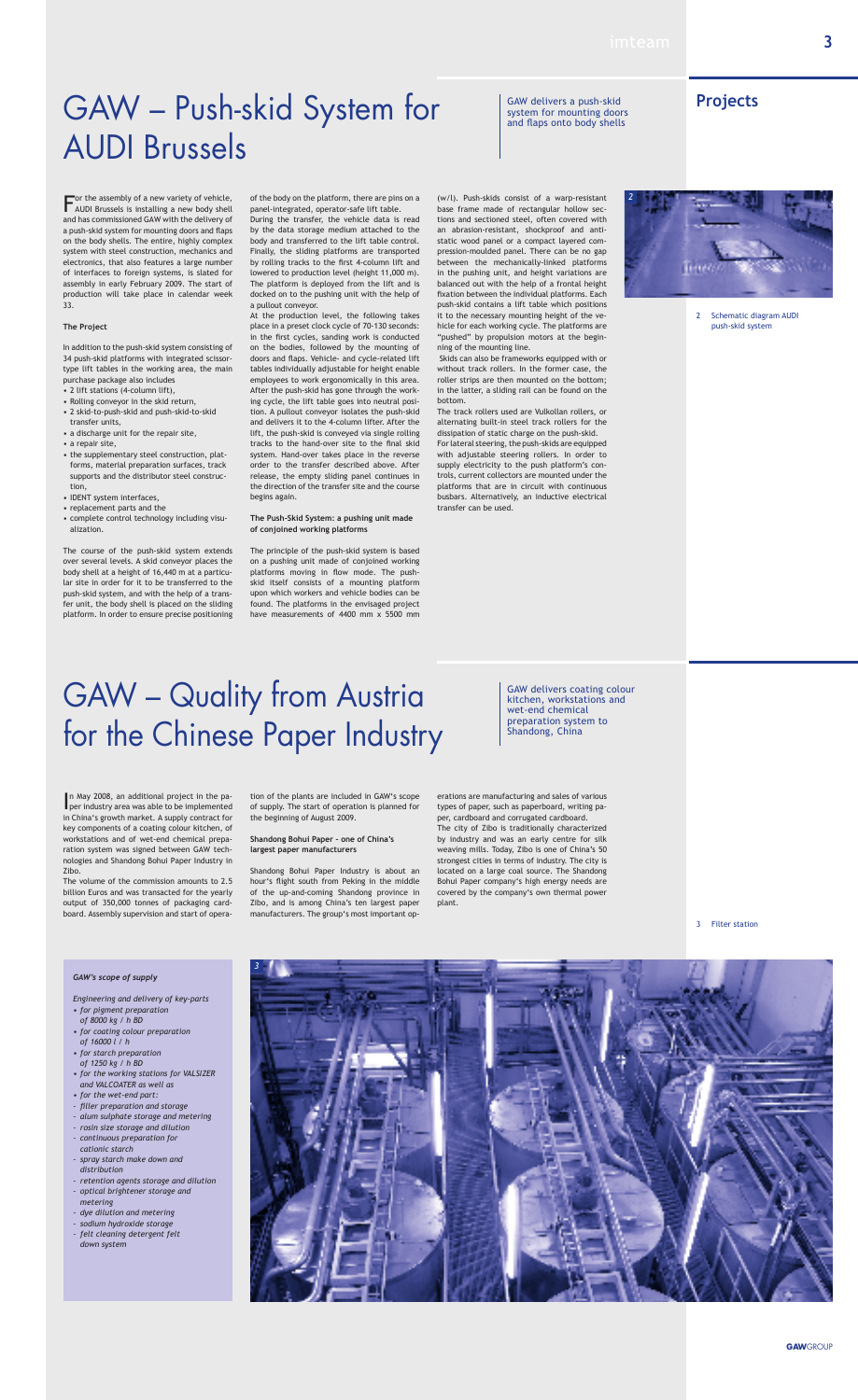![](_page_3_Picture_16.jpeg)

*4*

*5*

Magna has already placed its bets on the **Magna** has already placed its bets on the and has awarded them the commission for the planning, manufacture and start of operations of an assembly station for quilled mats in the tank's upper shell of automobiles.

Quilled mats are used particularly in higherclass vehicles and serve to suppress the fuel noise that occurs during acceleration and deceleration of the car. These mats with quills of approximately 2 cm are mounted on the smooth side of the tank shell, whereby the quills protruding into the tank area serve to reduce the noise.

![](_page_3_Picture_14.jpeg)

#### **The System in Detail**

## $\text{MAW}$  – Assembly Station for Interacted move of quitt Quilled Mats at Magna Steyr

The use of quilled mats<br>reduces fuel movement noise

MAW's assembly station is set up so that the tank's upper shell is inserted, the appropriate quilled mat is then positioned atop it and affixed with pneumatic clamps. Afterwards 16 electric screwdrivers with plastic nuts in place are pivoted in automatic mode and screwed to the welding studs at hand, affixing the mats in place. After a scanning of the correct positioning of all nuts, the finished upper shell of the tank is once again removed.

The complete assembly and operating test takes place at MAW. Assembly and start of production at Magna are planned for the beginning of 2009.

### **Projects**

One of the largest manufacturers for brewery<br>
plants - the Ziemann Group in Ludwigsburg - has commissioned RSE Entsorgung AG with the conception, planning and delivery of a major pickling line with wastewater cleaning. Boiling tanks and brewing tanks made of stainless steel with an intersection of up to 8 m and a height of 40 m are among the items being produced at

Envirgy has already made a good name for itself in the Netherlands with its extensive experience with SCR systems and Envirgy is now already carrying out its third project this year for the Dutch boiler maker NEM b.v. In addition to the excellent customer references, it was in particular the reliability and high level of professionalism that were the deciding criteria for the contract award in favour of Envirgy.

#### **Generating Electricity by Transforming Coal into Crude Gas**

In an Integrated Gasification Combined Cycle power plant, coal is first transformed in a gasifier into crude gas (synthesis gas), which is burned in a gas turbine after being purified. The waste heat accumulated is used to generate steam to power a steam turbine. The turbines in turn power generators to generate electricity.

The project is comprised of the engineering and delivery of catalyser, injection as well as treatment and hauling of the gas water for three identical systems.

The project began in September 2008 and will be completed within the next two years.

Reliability and professionalism have already earned Envirgy its third commission from the Dutch boiler maker NEM b.v.

## ENVIRGY – SCR System for Power Plant in Holland

Delivery of a major pickling line and the associated wastewater cleaning to India

the new production site in Pune, India.

### **The Scope of Supply**

In addition to the conception of the pickling line for the major components, the order also consisted of the delivery of the components as well as the associated wastewater, prepared on-site in Korntal, Münchingen. The wastewater cleaning involves fully-automated limewater precipitation for the separation of heavy metals and fluorides according to EU standards as well as a biological plant for treating cafeteria and sanitary wastewater.

The systems will be transferred to the customer in time for the total production's start of operation at the end of November.

# RSE – Major Order from a Brewery Plant Manufacturer

5 MAW-Assembly station for MAGNA

4 Module wastewater cleaning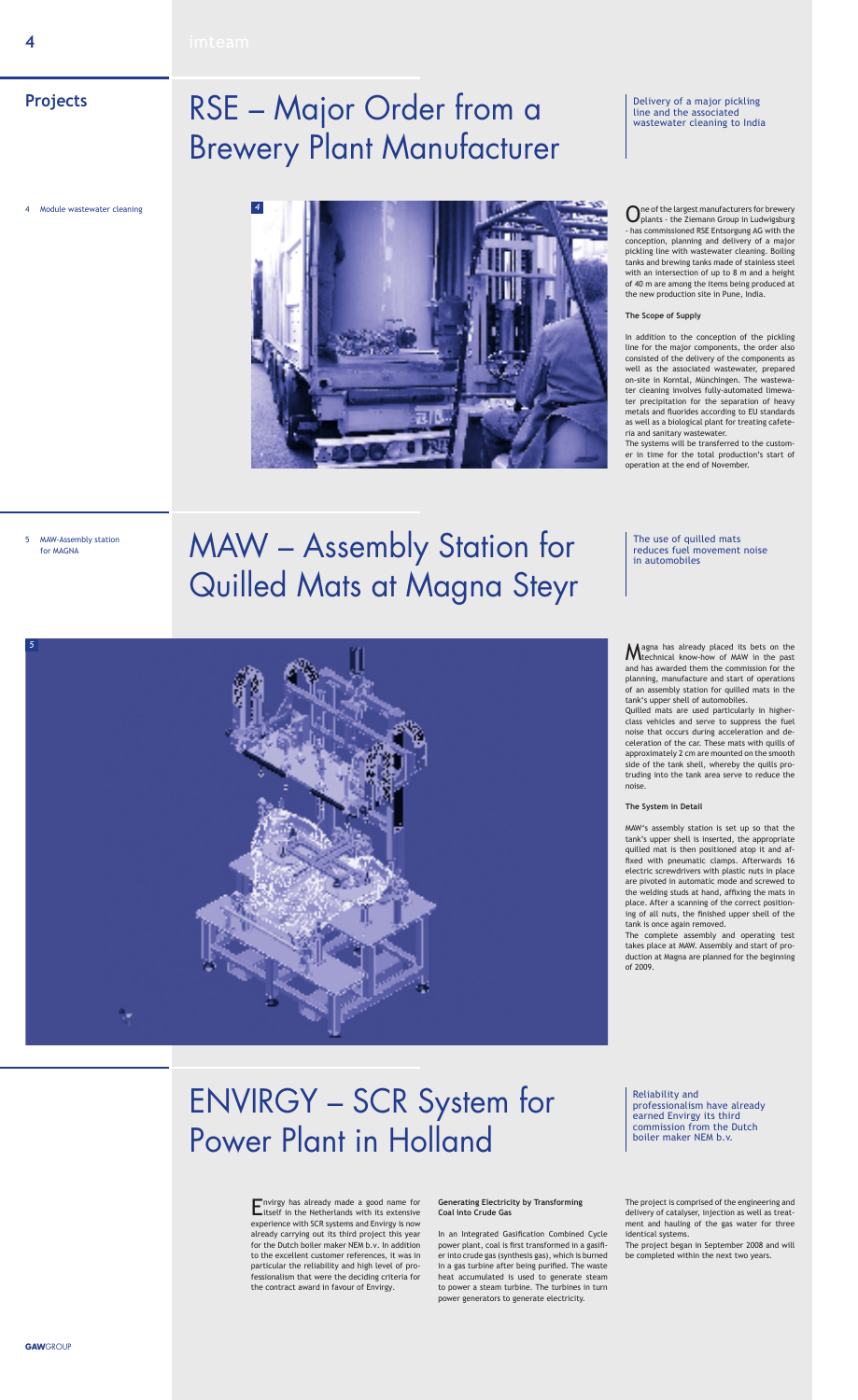![](_page_4_Picture_15.jpeg)

As early as late 2007, the CCI was commis-sioned by the Association of Local Government for Environmental Protection and Disposal Levies in the district of Melk with the construction of a new industrial waste treatment plant. The CCI's commission involves delivery and assembly of all steel constructions and sheeting as well as the complete execution and assembly of the machining equipment such as crushing units, filters, conveyor belts, separating tables, pneumatic separating units, and all other necessary construction measures.

### **Treatment into Nine Different Substance Groups**

The facility treats the industrial waste, once delivered, into nine different groups of substances and makes use of the most modern technologies. 40,000 tonnes are separated and/ or treated yearly. Thanks to the high recovery quotient, a significant contribution is made to the recovery of raw materials from waste. In the summer of 2008, the plant was handed over to the customer ready for use.

The shipper Thomas was presented with a special logistical challenge with the transport of an ENVIRGY smoke gas cleaning facility from Khaosiung in Taiwan to Austria: Three containers with a total volume of 1800 m3 and a total weight of 70 tonnes had to be brought safely across thousands of kilometres to their point of destination. Even just the measurements of the largest container, at 32 x 5.8 x 5.8 metres, reveal the dimension of the transport - a highway overpass is 4.5 m high.

## CCI – Industrial Waste Treatment Plant Pöchlarn in Operation

The new plant is a significant contribution to the re-use of raw materials from waste

For a wide load for Envirgy, bridges had to be strained

#### **Electricity disconnection for the special transport**

The shipping from Taiwan took place on the oceangoing vessel Wiebke, which features a load volume of 8000 tonnes at a length of 150 m. A ship like this uses 45 tonnes of bunker oil a day at full throttle. After 32 days on the ocean, Wiebke reached the port at Rotterdam at the end of May, significantly delayed due to severe storms off the coast of Portugal. The delay could only be made up for by the meticulously planned direct siltation of the containers by crane onto the barge (river ship).

Within 12 days, the load was then brought over the Rhine Main Danube canal to the Danube port, where the last step of the transport took place via a truck to the construction site. And in order to carry out this special transport, not only did the proper trucks need to be available, but the route also needed to be prepared: among other things, a pipeline bridge which was too low was overstrained, and an electricity disconnection was carried out within the scope of a night-time drive, in order to raise lines.

The lead time for the largest transport in the GAW Group's history was just 4 months, but once again the synergies within the group were used impressively and the load was finally able to be transferred over undamaged at the point of destination.

# Logistical Challenge for shipper THOMAS

### **Projects**

6/7 Industrial waste-treatment plant

8 Shipment on river ship 9 Special transport via truck to Vienna

![](_page_4_Picture_7.jpeg)

![](_page_4_Picture_13.jpeg)

![](_page_4_Picture_22.jpeg)

![](_page_4_Picture_8.jpeg)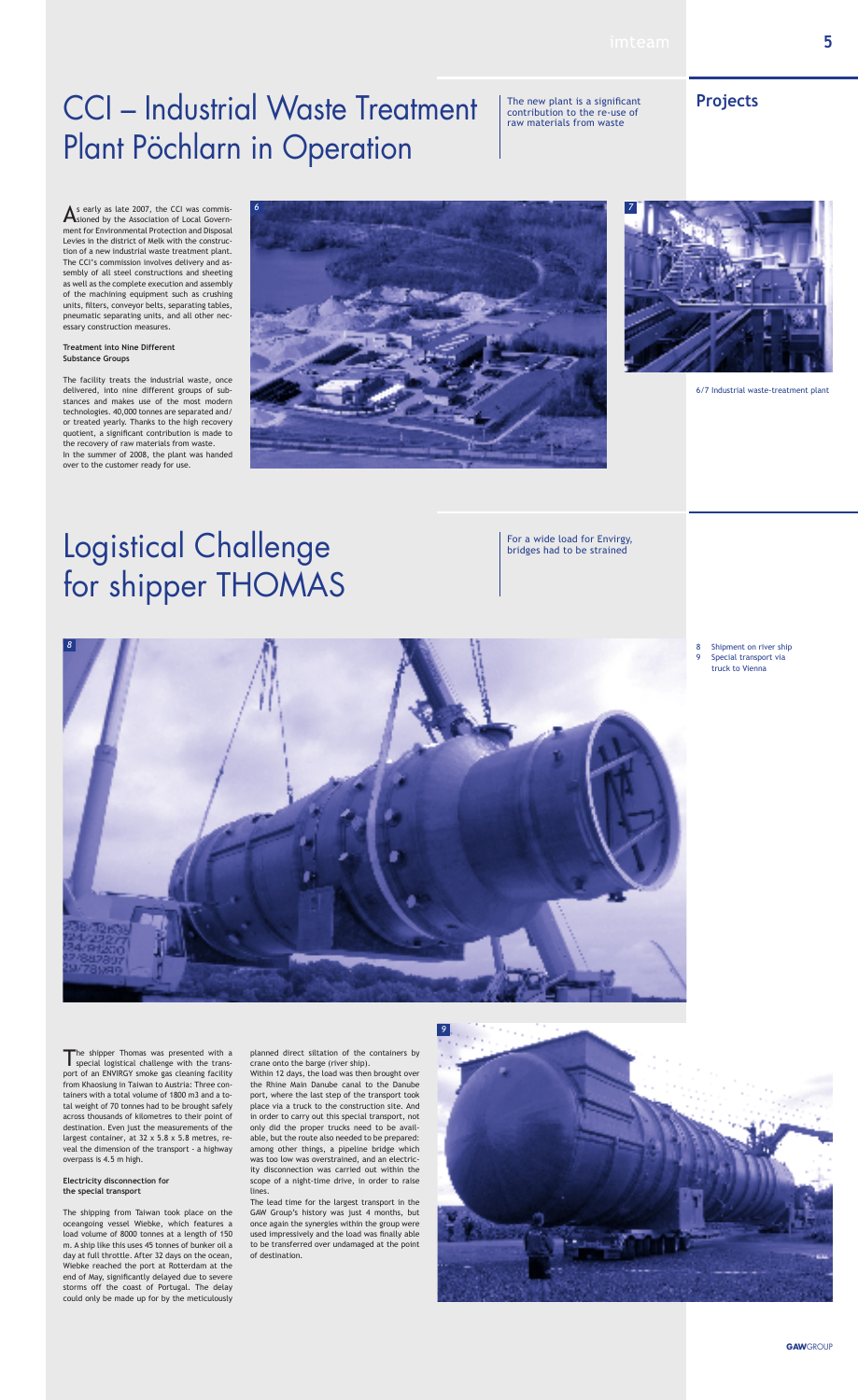The ability to bring forth innovations is being accelerated at GAW with its IKI project – Ideas, Knowledge, Innovation.

"My interest is in the future because I am going to spend the rest of my life there". (Charles Franklin Kettering)

A quote that gives expression to the business and economic importance of looking to the future in our thoughts and actions, thereby speaking in particular to innovation: Actively challenging, supporting and managing innovations to create growth and jobs.

GAW's development from a fittings manufacturer for the paper industry to the centre of the GAW Group, which today is active in the domain of industrial plant construction worldwide and for several different branches, demonstrates the importance of adaptability and the close connection between success and innovation.

#### **Don't Leave Innovation up to Chance**

When we talk about innovation, we are talking in general about a company's resiliency in production, processes and structures. As a rule, innovation is based on an intensive contentbased examination of one topic: The established is questioned in order to attain a new, improved condition. The efficiency in this process is decisive for a company's future competence, and each company is thereby individually challenged to increase the efficiency of its own innovative activities.

**The GAW Project: IWI – Ideen Wissen Innovationen (Ideas Knowledge Innovations)**

At GAW, a project on the topic of innovation management was started in early 2008, with the goal of further increasing the innovative competence of GAW in the future, and to correspondingly take advantage of the potential for innovation in the field.

The first project milestone was the execution of an innovation potential analysis, in order to demonstrate what resources and conditions for use existed for innovation, and to convey the existing competence to the corresponding implementation. In another step, based on an evaluation of the results, an implementation plan was developed in an interdisciplinary team, which now makes up the basis for the further development of the innovation and knowledge management project IWI - Wissen Innovationen at GAW.

Innovation is the engine for the construction and sustainable maintenance of competitive advantage. The task and goal of IWI is to systematically anchor innovation and knowledge management into GAW's organizational structure, whereby the first projects from the implementation plan, such as the IWI Brainstorm, are already being thematically treated in expanded working groups, and the corresponding

measures are being implemented.

The ability to change at the right time and in the appropriate manner is a trait necessary for survival, especially for a company that has to compete on the international market. The systematic management of innovation and knowledge plays an important role in this.

# GAW – Innovation Ensures Growth and Jobs

KVT GmbH Commissioned for an Epichlorhydrin Production Plant by a Major Chemicals Producer's Germany Site

## KVT Commissioned for an Epichlorhydrin Production Plant

The Kanzler Verfahrenstechnik GmbH wins over with its know-how on customer-specific processing technology with a focus on minimizing environmental impact. For this reason, a major chemicals producer decided in June to commission KVT with the manufacture of an epichlorhydrin production plant. With this plant, the chemical group's plant site in Germany will be expanded. Since development, manufacturing and sales of epoxy resins and other adhesive agents are to continue in Germany, the company's management decided to build an epichlorhydrin production plant at their site. The

planned epichlorhydrin manufacturing plant consists of two plant divisions: epichlorhydrin synthesis and epichlorhydrin distillation. Epichlorhydrin is an important raw material for epoxy resin manufacturing.

#### **Goals**

The new plant will be characterized by stateof-the art construction and operations and will thereby fulfil the following goals:

• Attainment of a high standard for plant safety and environmental protection

#### • High efficiency and

• Securing of high production flexibility. The planned plant capacity is 15,000 t/a of epichlorhydrin. The project started in October of 2008. The plant is slated to be completed in late 2009.

#### *GAW's Innovative Competence*

- *• recognizes current trends as opportunities for something new*
- *• grows through creativity and systematics*
- *• encourages a culture of resiliency*
- *• is a deciding factor for future growth and jobs*

### **Projects**

### **Focus on**

![](_page_5_Picture_12.jpeg)

10 Epichlorhydrin production plant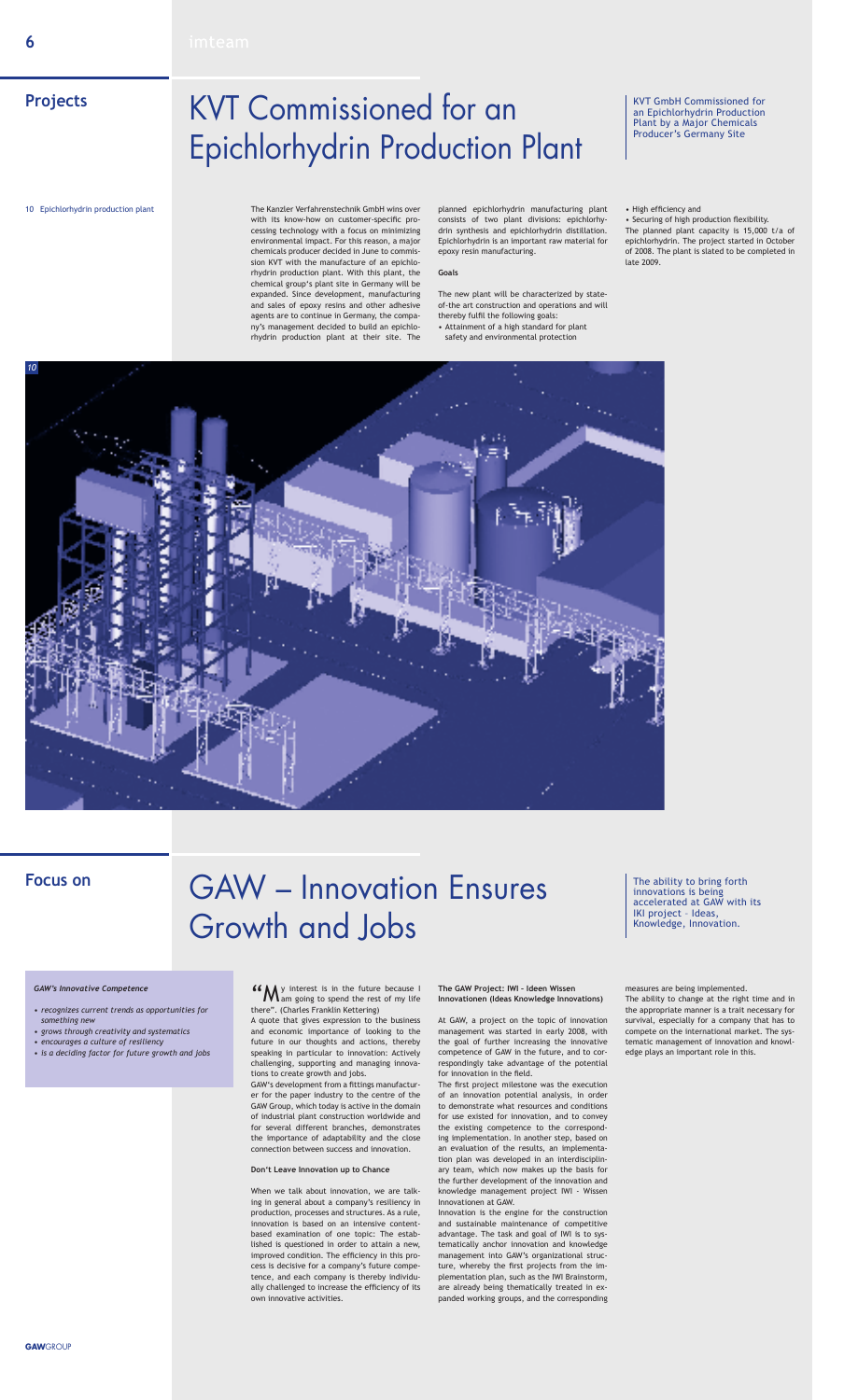## HTL vocational education apprenticeship on the subject of paper technology

The paper industry is planning to offer its own HTL vocational training apprenticeship beginning in the academic year 2009/2010 for operations engineers on the subject of paper technology.

![](_page_6_Picture_31.jpeg)

With a new training model, the Austrian  $\mathbf V$  paper industry wants to close the gap between the teaching profession of paper technician and the paper and pulp studies program and is planning to offer its own HTL apprenticeship for operations engineers on the subject of paper technology, beginning the academic year 2009/2010.

#### **Course of the Training**

The entire apprenticeship will be extra-occupational and is geared towards skilled workers in technical teaching professions as well as persons without prior technical knowledge - in this case, with a two-semester preparatory training – and not only in paper plants but also towards all operations in branches all along the paper production process.

The first four semesters can be completed throughout all of Austria at any HTL vocational education facility with a specialization in engineering, after which the vocational matriculation examination may be taken. For those students completing their A-levels or for graduates of other schools, there is the possibility

of transferring credits on a case-by-case basis. From the 5th to the 8th semester, the second portion provides vocational training in paper technology. The majority of lessons take place at the vocational training centre at Steyrermühl in the form of several days' block lessons combined with e-learning.

#### **Minimum number of participants a deciding factor**

The precondition for the approval of this kind of study course is the participation of a minimum of 24 students in the paper technology class in the 5th through 8th semester. The basic need for such vocational training and how the lessons should be organized in detail were the subject of a survey conducted this fall by the Austrian Paper Industry Association. Unfortunately, the results were not yet available at the time of publication. One thing is certain: the new vocational training represents a very interesting form of continuing education and qualification for the companies and employees of the GAW Group as well.

## Opening of the Biological Clarification Plant at Papirnica Vevce

GAW was invited as a participant in the implementation of the project to the opening celebration of the new clarification plant

After the biological clarification plant at Paprnica Vevce, Slovenia, had been operating successfully in test operations since May of 2008, full operations went into effect in October. Using the best available technology, the clarification plant now meets the strict EU requirements of the IPPC Directive ("Council Directive concerning Integrated Pollution Prevention and Control"), cleaning approximately 385 m3 wastewater per hour. GAW was entrusted in the implementation with the partial project 'Equipment', and delivered the engineering, the machine-related and electrotechnical equipment as well as assembly. (imteam reported in issue 1/07)

**Advantage for the environment and the site**

Papirnica Vevce is an exemplary project not just from an enviro-political point of view, but also in terms of the economy. With the investment into and installation of the biological clarification plant, the site is very secure in its position as the region's leading operations. The new plant is slated for annual production of 120,000 tonnes of paper.

The official opening celebration in Vevce took place on October 1. Many guests from the political and economic arenas, such as the Austrian ambassador to Slovenia, the owners of Brigl & Bergmeister, the business leaders of all of the project's partners as well as many media representatives showed up to celebrate the plant's start of operations.

Papirnica Vevce is a wholly-owned subsidiary of Brigl & Bergermeister AG. Brigl & Bergermeister produce labelling and packaging papers at sites in Niklasdorf, Austria and Vevece, Slovenia, and have built up a leading world market position in this branch of production.

# ENVIRGY expands its Taiwan Office

Envirgy wins an important reference client with Taiwan's state electricity

generator

Four years after the opening of a Taipei branch office, the office will be not only physically expanded and redesigned, but expanded from an operations office to an independent company with engineering competence. In addition to the development of the local companies in Taiwan, the office will support ENVIRGY in international business – especially in the areas of detail engineering and assembly (according to ANSI standards). Concretely, two projects are currently in the works: Flex Plant (USA) and Nuon Magnum (Netherlands)

#### **Reference and Growth of Know-How**

Additionally, an important assignment for the catalyser regeneration for a coal power plant of TPC, Taiwan's state electricity generator, is being carried out. With TPC, on the one hand, a new and important major customer has been won; on the other, this project will involve an expansion of the use of the patented method for regeneration of catalysers. In addition to providing an important new reference customer, existing know-how will also be expanded within the scope of this project. This is of great importance for Europe and for ENVIRGY Vienna.

11 ltr: Dipl. Ing. Marko Jagodič Papirnica Vevče d. o. o.

> Dr. Gertrude Eder Brigl & Bergmeister GmbH

Dr. Mitja Bricelj, SLO Staatssekretär im Ministerium für Umwelt und Raumordnung,

Dipl. Oec. Vladimir Brezavšček Papirnica Vevče d. o. o.

12 Branch office ENVIRGY, Taipei

### **Focus on**

![](_page_6_Picture_14.jpeg)

![](_page_6_Picture_19.jpeg)